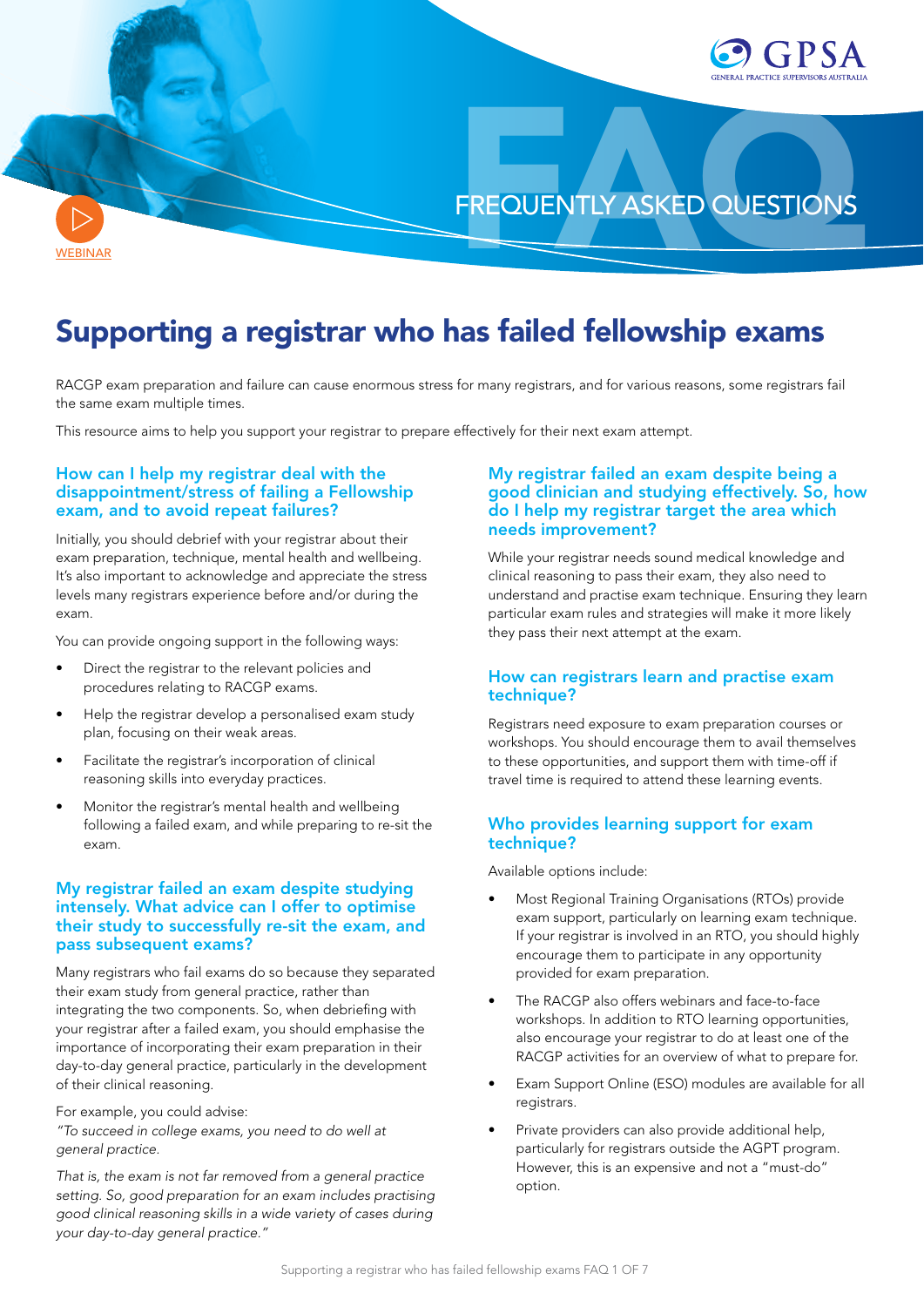

## My registrar only just failed the exam. Is it worth appealing the decision?

There is usually a clustering of results around the pass mark: that is, registrars who just pass or, just fail. The robust marking procedure means a fail is a fail - even if it is by just 0.1 per cent - and a just pass is closer to a borderline fail than a competent pass. For this reason, your registrar's exam mark is unlikely to be altered if they appeal the decision.

Therefore, unless there has been a procedural error reported at the time of the exam, it is not worth appealing the decision. Registrars who apply for reconsideration will be charged a fee, which is mostly refunded if their application is successful. But take note, a procedural error will only be applicable if the error was reported at the time of the exam.

## Can my registrar apply for special consideration if they or a family member was ill, or there was a family tragedy or death before the exam?

If a registrar sits the exam, they are deemed fit to sit the exam, so no special consideration will be given for their exam mark. However, if the registrar does not sit the exam and provides documentation to support the reason for their absence, they can apply to be considered for a refund on their exam fee.

The only exception to applying for special consideration on the exam's mark is if an unforeseen circumstance occurs during the exam. For example, an accident or the registrar's health suddenly deteriorates.

## Are there special considerations a registrar can apply for before the exam?

Yes. Registrars can apply for special considerations before the exam, but this must be done well in advance of the exam.

Examples of special considerations include, but are not limited to, needing extra time if they need to breastfeed, eat for medical or pregnancy reasons, are dyslexic or have a learning disability, cultural safety, etc. Furthermore, if the registrar needs special consideration for issues such as allergies (for example, to latex) or anything else that could affect their exam performance, encourage your registrar to apply for these considerations early via the special consideration form available on the college website.

For more information, visit [https://www.racgp.org.au/](https://www.racgp.org.au/education/fellowship/fellowship-of-the-racgp/policies/policies/racgp-examinations-special-consideration-policy/) [education/fellowship/fellowship-of-the-racgp/policies/](https://www.racgp.org.au/education/fellowship/fellowship-of-the-racgp/policies/policies/racgp-examinations-special-consideration-policy/) [policies/racgp-examinations-special-consideration-policy](https://www.racgp.org.au/education/fellowship/fellowship-of-the-racgp/policies/policies/racgp-examinations-special-consideration-policy/)/

## Will registrars receive exam feedback from RACGP?

Yes. Feedback is conducted by RACGP censors and censor assistors. The current (2021) feedback process is:

- 1. PUBLIC EXAM REPORT see publish dates and download PDFs at [www.racgp.org.au/education/](http://www.racgp.org.au/education/fellowship/exams/exam-results/) [fellowship/exams/exam-results/](http://www.racgp.org.au/education/fellowship/exams/exam-results/)
- 2. GROUP FEEDBACK available (via webinar) to candidates who fail the exam twice.
- 3. INDIVIDUAL FEEDBACK available to candidates who fail the exam three times.

The exam feedback process, is reviewed and updated regularly.

## What feedback will the public exam report provide?

The public exam report gives information about the common errors and outcomes of each cohort performance.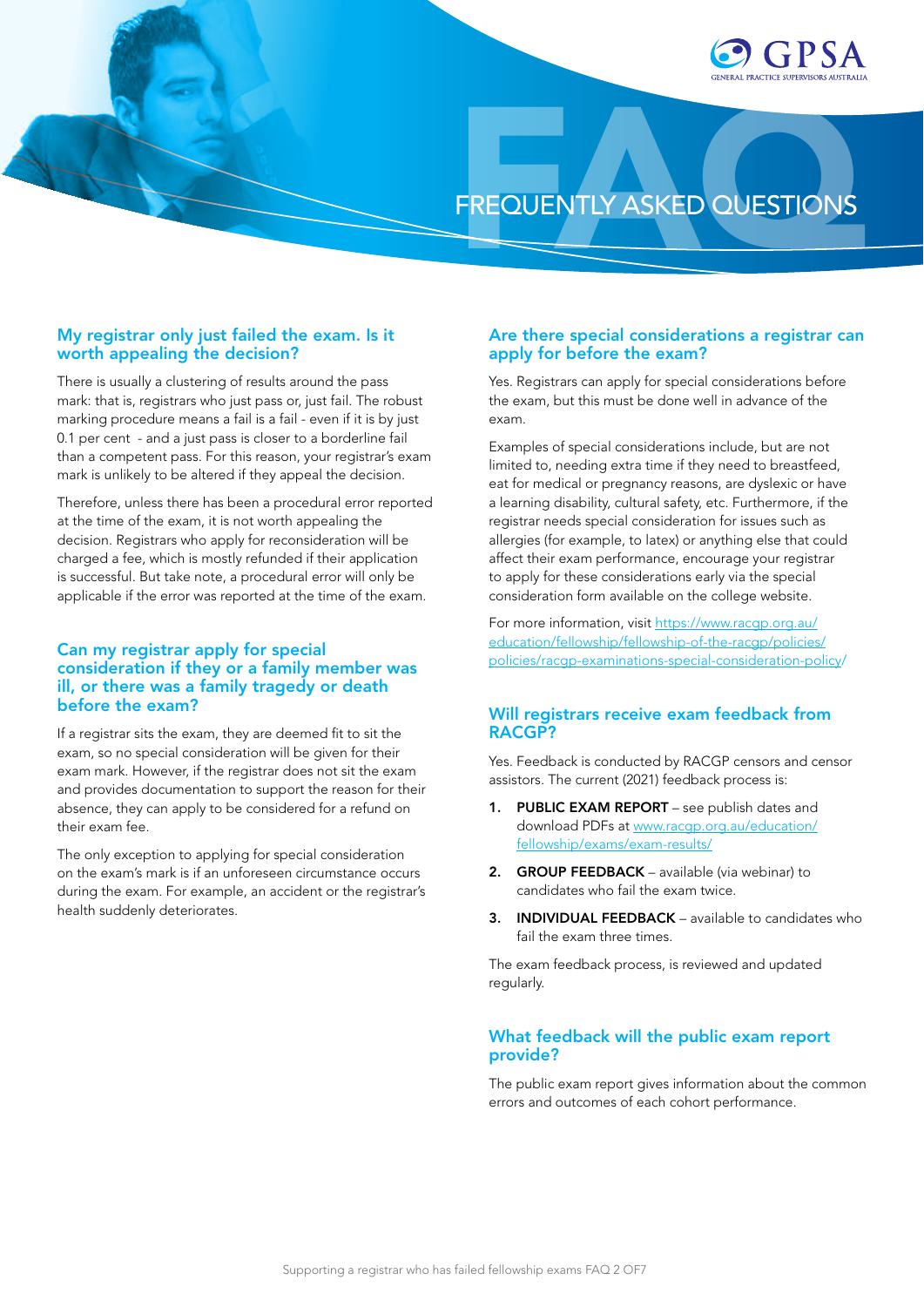

## Why is individual feedback not provided until a registrar fails an exam three times?

The sheer number of exam candidates who sit the exam, make it unworkable to give individual feedback to all candidates who fail. For example, of the 1439 candidates who sat a KFP exam in 2018, between 40 to 45 per cent failed that exam alone.

## What study plan tips can a supervisor give their registrar if they have failed one, or more, exams?

It is not possible for a registrar to read and study every learning resource, nor article in Australian Family Physician (AFP), so advise your registrar to focus on content study, rather than resource study. Therefore, encourage them to:

- 1. Identify knowledge gaps include what they do and don't see in day-to-day general practice
- 2. Start from topics in which their knowledge is weakest
- 3. Read Murtagh's textbook of General Practice
- 4. Study around patients integrate study with developing clinical reasoning skills during day-to-day general practice
- 5. Practise exam question technique
- 6. Review important guidelines on areas of weakness or knowledge gaps. For example, if a registrar identifies polycystic ovary syndrome as an area of weakness, encourage them to read current article on that topic in Australian Family Physician at [www.racgp.org.au/afp/](http://www.racgp.org.au/afp/)

### Can supervisors access the Exam Support Online (ESO) modules?

Yes. While the ESO modules were once only available to exam candidates, the modules are now available to all RACGP members via gplearning at [www.racgp.org.au/gplearning](http://www.racgp.org.au/gplearning)

The eight modules are free and can be done online any time.

### Will it benefit the registrar if their GP supervisor also reads/completes the ESO modules?

Yes. While registrars should complete the ESO modules, they can be well supported by a supervisor who has also worked through the modules. The interactive modules provide the following:

- Overview of the RACGP Fellowship exams
- Tips on how to prepare for exams, exam technique and resources
- Tips and practice questions for Applied Knowledge Test (AKT), Key Feature Problems (KFP), and Clinical Competency Examination (CCE)

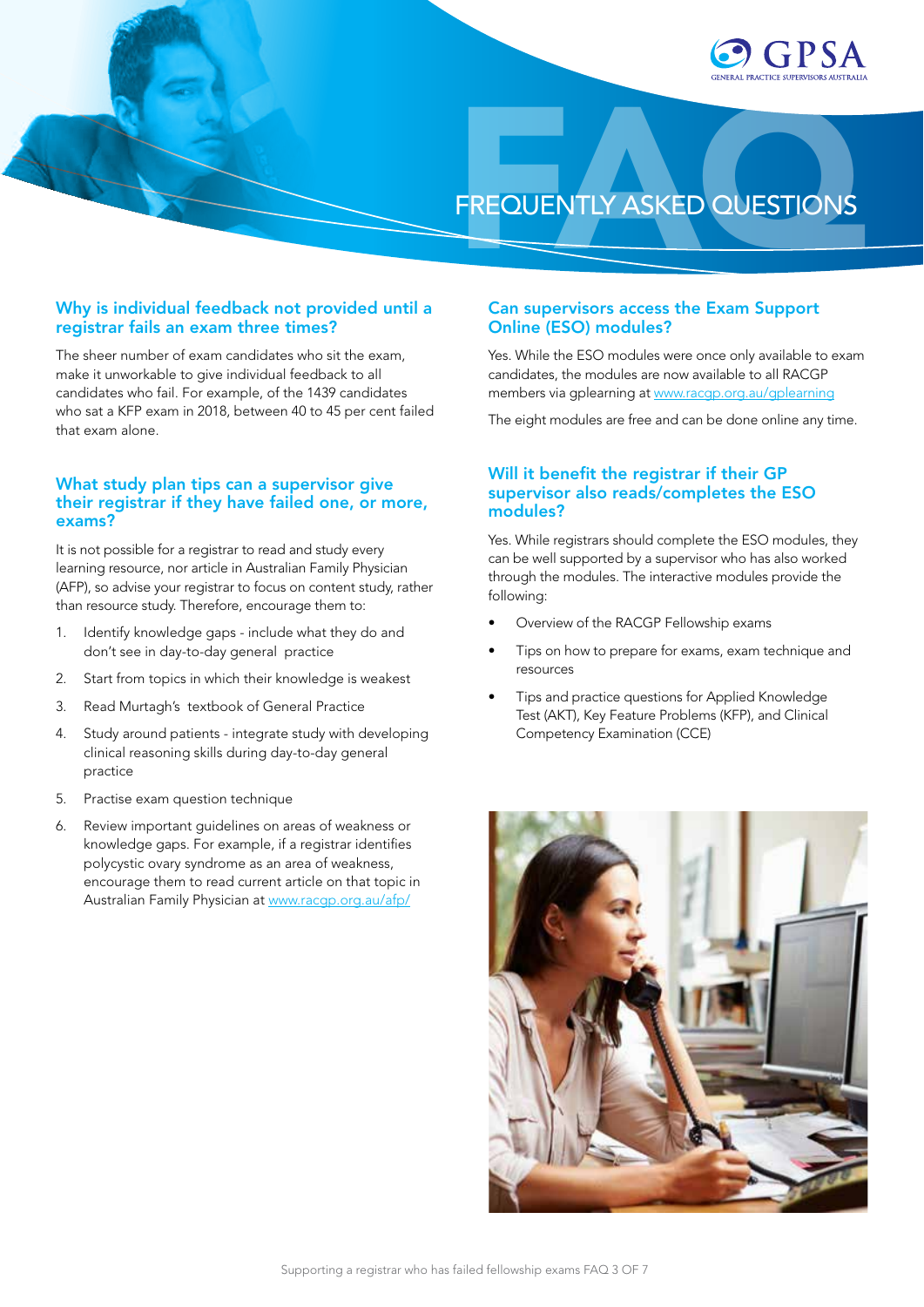

## How can I help my registrar develop their clinical reasoning?

Random case analysis (RCA) is a powerful teaching tool for developing clinical reasoning and reflection on the five domains of general practice, which are all tested in the KFP.



For more information about RCA, see:

- Random case analysis: A new framework for Australian general practice training: [www.racgp.org.au/afp/2013/januaryfebruary/](http://www.racgp.org.au/afp/2013/januaryfebruary/random-case-analysis/) [random-case-analysis/](http://www.racgp.org.au/afp/2013/januaryfebruary/random-case-analysis/)
- Random Case Analysis in General Practice guide: <http://gpsupervisorsaustralia.org.au/guides/>
- Random Case Analysis Frequently Asked Questions: <http://gpsupervisorsaustralia.org.au/frequently-asked-questions-more/>
- Using Random Case Analysis as a Supervision Tool webinar [http://gpsupervisorsaustralia.org.au/educational-resources/webinar](http://gpsupervisorsaustralia.org.au/educational-resources/webinar-recordings/)[recordings/](http://gpsupervisorsaustralia.org.au/educational-resources/webinar-recordings/)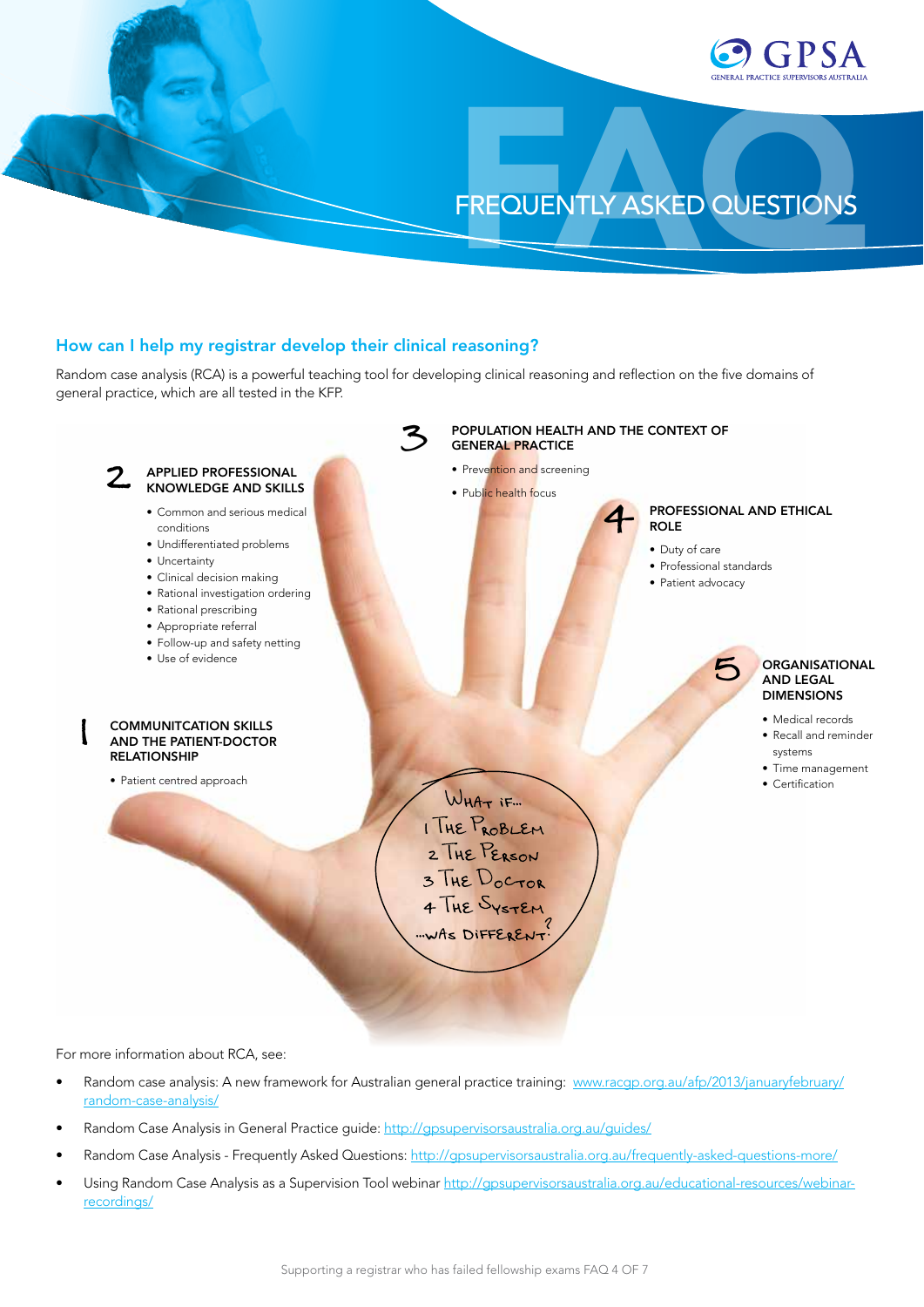

## How can I adapt RCA to KFP preparation?

## FOCUS ON FIVE DOMAINS

Many registrars who fail the KFP have focused on the medical management domain, and were not prepared for the remaining domains, especially domains 3 to 5.

So, if you are supervising a registrar preparing for their KFP, it is important to incorporate exploratory questions which cover all the domains, and teach your registrar to look at aspects they may not have considered. For example, consider Domain 3: Population health and the context of general practice.

Example questions for this domain are:

- *• "What is the most likely cause of this particular presentation in this particular patient population?"*
- *• "What are the potential implications for the patient's family and the wider community?"*
- *• "Which, if any, opportunistic preventive interventions or screening tests did you discuss?"*

#### CHANGE THE CONTEXT

Your RCA discussion may be about a simple case, for example a 20-year-old who presented with a tension headache. By changing the context, you can extend the discussion into a teaching session about different kinds of headaches, as further exam preparation.

For example, you may ask the registrar the following:

- *• "What happens if something was different? If instead of being a 20 year old male, what happens if the same presentation was a 75 year old female?"*
- *• "What happens if instead of it being a headache with no neurological signs, if there are some neurological signs? How would that change the differential?"*
- *• "What happens if there is a history of a fall, or the patient had a fever?"*
- *• "What if they were allergic to that medication? What would you give instead?"*

### CREATE A KFP FROM THE RCA

You can further extend your registrar's preparation for the exam by devising a KFP from the RCA. The college KFP will ask for a specific number of responses to each question, so you can help your registrar practise exam technique by also asking for a specific number of responses.

For example, instead of simply asking, "*What were you thinking?"* you could ask the following:

- *• "What are five things you would look for in the history?"*
- *• "What are three examinations you would do?"*
- *• "What are four differentials?"*

This technique of case analysis and asking for a specific number of answers can start as early as a registrar's first term in general practice. It will help develop their clinical reasoning and give them practice at prioritising answers, in preparation for the KFP. You can also encourage your registrar to practise this case analysis technique with their peers in a study group.

## Does GPSA provide resources which can support my teaching of specific topics, and test my registrar's knowledge and applications of the same?

Yes. GPSA has a range of teaching plans and clinical reasoning challenges, which are developed by GP supervisors and medical educators. Teaching plans may be updated after your initial download, so it is important you re-download a specific plan if using it with another registrar at a later date.

If you are short on teaching time (as may happen on occasions), you could also direct your registrar to this resource, and followup with a discussion on the topic later.

#### Download GPSA teaching plans at:

<http://gpsupervisorsaustralia.org.au/teaching-plans/>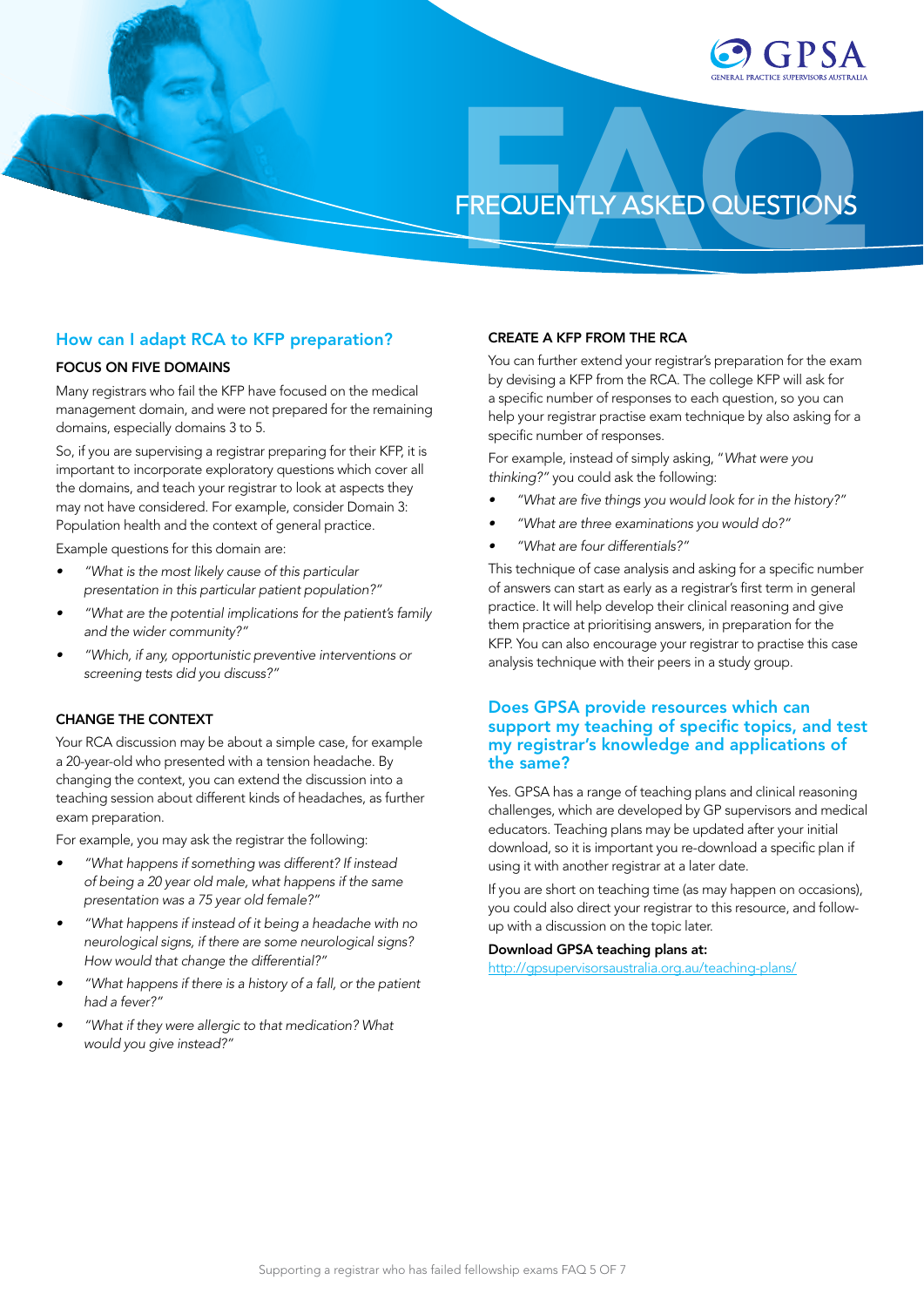

## My registrar failed the AKT and KFP last year and immediately re-sat both soon after, against my advice, and failed both again. How do you teach insight?

You need to highlight the registrar's cognitive dissonance by getting them to self-reflect.

For example, if your registrar says, "I don't understand why I've failed because I'm excellent at all my areas," you can explain how their reflection doesn't match the evidence.

For example, you may reply, "In the last three attempts you have been in the bottom 2 per cent of candidates, so how can you rationalise you being exceptional in all areas of medicine and being in the bottom 2 per cent?"

In a clinical setting, you can teach insight by giving clinical reasoning challenges, for example through RCA. Hopefully this will help your registrar understand they need help with clinical reasoning.

For more information, see:

- Teaching Clinical Reasoning guide at: <https://gpsupervisorsaustralia.org.au/download/2166/>
- Teaching Clinical Reasoning webinar at: [https://youtu.be/Hmca\\_sohVjY](https://youtu.be/Hmca_sohVjY)
- IM Reasoning podcast at: <http://imreasoning.com/>

## Why are candidates allowed to sit an exam more than six times?

RACGP is in the process of capping exam attempts and limits are likely to come into effect from 2019 onwards for new candidates. This should not impact current candidates.

At the moment (2021) there is just cause process by which a candidate who has failed three exam attempts has to prove they should sit again, and there is a remediation program for candidates who fail six attempts. Changes currently (2021) being negotiated are looking at implementing the remediation process earlier and capping exam attempts.

## Are there any administration tips I can give my registrar who is preparing to re-sit an exam?

Ensure your registrar knows when enrolments close for various components of Fellowship exams – and urge them to enrol on time!

Registrars will not be allowed to sit the exam if they miss the enrolment date, so urge your registrar to be familiar – and act on – important dates.

#### For exam enrolment dates, visit:

[https://www.racgp.org.au/education/registrars/fracgp-exams/](https://www.racgp.org.au/education/registrars/fracgp-exams/exam-enrolment-instructions/enrol-now) [exam-enrolment-instructions/enrol-now](https://www.racgp.org.au/education/registrars/fracgp-exams/exam-enrolment-instructions/enrol-now)

## My registrar has run out of training time. Can he/she still enrol for any/all exam components?

If your registrar has run out of training time, but enrols in all of the exams before they exit the program, they can still sit as a registrar. This includes enrolling in the CCE. If they fail AKT and KFP attempts and don't qualify for the CCE, they will be refunded their enrolment fee, however they must enrol in any component they have not yet passed BEFORE they leave the program.

## Why does an exam candidate need to enrol as a registrar?

It becomes a real issue if a registrar runs out of training time and they have not yet sat their exams.

Firstly, a registrar who runs out of training time will not have a Medicare provider number, unless they move to another training program.

While there are rural relief, special access, and Special Approved Placements Program (SAP) programs which allow Medicare items, Fellowship candidates cannot enrol for the exams unless they have fulfilled other pathway requirements. For example, if enrolling for the exam under the SAP program, the exam candidate will need to have four years' experience in general practice. A registrar in the AGPT program requires two years of general practice experience.